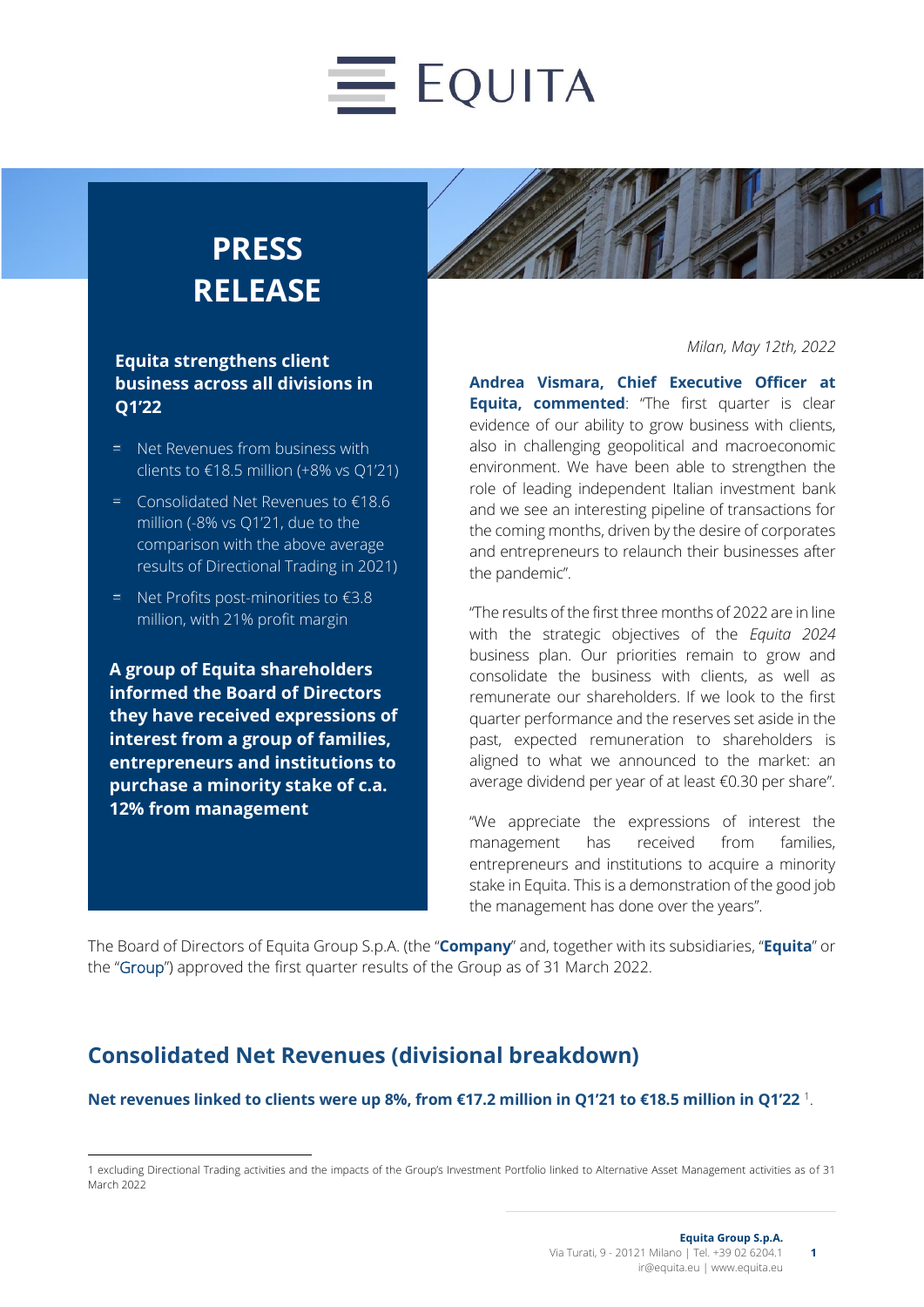| $(\epsilon m)$                                                                                                                                                                                                                        | Q1 2022 | Q1 2021 | % Var |
|---------------------------------------------------------------------------------------------------------------------------------------------------------------------------------------------------------------------------------------|---------|---------|-------|
| <b>Global Markets</b>                                                                                                                                                                                                                 | 10,0    | 12,5    | (20%) |
| o/w Sales & Trading                                                                                                                                                                                                                   | 6,5     | 6,1     | 6%    |
| o/w Client Driven Trading & Market Making                                                                                                                                                                                             | 3,7     | 3,6     | 1%    |
| o/w Directional Trading                                                                                                                                                                                                               | (0,1)   | 2,8     | n.m.  |
| <b>Investment Banking</b>                                                                                                                                                                                                             | 6,7     | 6,1     | 9%    |
| <b>Alternative Asset Management</b>                                                                                                                                                                                                   | 1,8     | 1,6     | 13%   |
| o/w Asset management fees                                                                                                                                                                                                             | 1,7     | 1,3     | 28%   |
| o/w Investment Portfolio & Other <sup>(1)</sup>                                                                                                                                                                                       | 0,1     | 0,3     | n.m.  |
| <b>Consolidated Net Revenues</b>                                                                                                                                                                                                      | 18,6    | 20,3    | (8%)  |
| o/w Client Related (S&T, CD&MM, IB)                                                                                                                                                                                                   | 18,5    | 17,2    | 8%    |
| o/w Non-Client Related (Directional Trading)                                                                                                                                                                                          | (0,1)   | 2,8     | n.m.  |
| o/w Investment Portfolio & Other <sup>(1)</sup>                                                                                                                                                                                       | 0,1     | 0,3     | n.m.  |
| (1) Includes some minor impacts coming from AAM activities not relatedto the pure asset<br>management business                                                                                                                        |         |         |       |
| <b>Considering Net Revenues linked to business with clien</b><br>& Market Making, and excluding Directional Trading), Globa<br>Q1'21 to €10.1 million in Q1'22, recording the second be                                               |         |         |       |
| strategy adopted by the management over the years.                                                                                                                                                                                    |         |         |       |
| In Q1'22 Equita maintained its strong positioning in the b                                                                                                                                                                            |         |         |       |
|                                                                                                                                                                                                                                       |         |         |       |
| of clients, confirming relevant market shares in all                                                                                                                                                                                  |         |         |       |
| <b>Exchange - Euronext Milan, 11% on Euronext Growth M</b>                                                                                                                                                                            |         |         |       |
| In the same period, market volumes on cash equities were                                                                                                                                                                              |         |         |       |
| were down 36% (Q1'22 vs Q1'21) <sup>2</sup> .                                                                                                                                                                                         |         |         |       |
|                                                                                                                                                                                                                                       |         |         |       |
| Sales & Trading revenues, net of commissions and interest e<br>in Q1'21, +6%) while Client Driven Trading & Market Mak<br>previous year (€3.6 million in<br>the<br>with<br>€-0.1 million net revenues in Q1'22 (€2.8 million in Q1'21 |         |         | Q1'2' |
| downturn of February and March 2022 that followed the out                                                                                                                                                                             |         |         |       |
|                                                                                                                                                                                                                                       |         |         |       |
| The <b>Investment Banking</b> division grew net revenues from $\epsilon$                                                                                                                                                              |         |         |       |
| thanks to the positive performance of Equity Capital Mar                                                                                                                                                                              |         |         |       |
| achieved in a challenging geopolitical and macroeconomic env                                                                                                                                                                          |         |         |       |
| by the outbreak of the war in Ukraine. Equity Capital Markets t                                                                                                                                                                       |         |         |       |
| of deals and volumes (from 14 in Q1'21 with €2.8 billic                                                                                                                                                                               |         |         |       |
| -68% respectively). Debt Capital Markets recorded a similar p                                                                                                                                                                         |         |         |       |
| €12.1 billion to 12 in Q1'22 with €7.9 billion, -43% and -35% re                                                                                                                                                                      |         |         |       |
| in Italy suffered too, with number of deals declining to 239 in                                                                                                                                                                       |         |         |       |
| billion (€30.2 billion in Q1'21, -44%). <sup>4</sup>                                                                                                                                                                                  |         |         |       |
|                                                                                                                                                                                                                                       |         |         |       |
| Despite the difficult market framework, in the first three mo                                                                                                                                                                         |         |         |       |
| profile mandates acting-inter alia - as sole global coordina                                                                                                                                                                          |         |         |       |
| increase launched by CY4GATE (the largest accelerated                                                                                                                                                                                 |         |         |       |
|                                                                                                                                                                                                                                       |         |         |       |
| appointed intermediary in the tender offer for SITI B&T shai                                                                                                                                                                          |         |         |       |
| financial advisor of Barbieri & Tarozzi Holding in the tender                                                                                                                                                                         |         |         |       |
|                                                                                                                                                                                                                                       |         |         |       |
| <sup>2</sup> Source: ASSOSIM. Figure on equities refers to the Italian Stock Exchange - Euror                                                                                                                                         |         |         |       |
| ExtraMOT Italian markets                                                                                                                                                                                                              |         |         |       |
| <sup>3</sup> "Client Driven Trading & Market Making" and "Directional Trading" are an internal rep                                                                                                                                    |         |         |       |

**Consolidated Net Revenues reached €18.6 million**, down from €20.3 million in Q1'21 (-8%) due to the comparison with the previous year result of the Directional Trading that recorded its strongest performance since IPO (above historical average, driven by the exceptional upward trends in financial markets in Q1'21).

The **Global Markets** division – which includes Sales & Trading, Client Driven Trading & Market Making and Directional Trading – recorded net revenues of €10.0 million in Q1'22 (€12.5 million in Q1'21, -20%).

**Considering Net Revenues linked to business with clients only** (Sales & Trading and Client Driven Trading & Market Making, and excluding Directional Trading), **Global Markets grew by 4%, from €9.7 million in Q1'21 to €10.1 million in Q1'22, recording the second best Q1 since IPO thanks to the diversification strategy adopted by the management over the years**.

In Q1'22 Equita maintained its **strong positioning in the brokerage of financial instruments on behalf of clients, confirming relevant market shares in all key instruments**: **8% on the Italian Stock Exchange – Euronext Milan, 11% on Euronext Growth Milan, 8% on bonds and 8% on equity options**. In the same period, market volumes on cash equities were up 12% (Q1'22 vs Q1'21) and volumes on bonds were down 36% (Q1'22 vs Q1'21)<sup>2</sup>.

**Sales & Trading** revenues, net of commissions and interest expenses, rose to €6.5 million in Q1'22 (€6.1 million in Q1'21, +6%) while **Client Driven Trading & Market Making** <sup>3</sup> net revenues came in at €3.7 million, in line with the previous year (€3.6 million in Q1'21, +1%). **Directional Trading** recorded €-0.1 million net revenues in Q1'22 (€2.8 million in Q1'21) with the performance affected by the market downturn of February and March 2022 that followed the outbreak of the war in Ukraine.

The **Investment Banking** division grew net revenues from €6.1 million in Q1'21 to €6.7 million in Q1'22 (+9%), thanks to the **positive performance of Equity Capital Markets and M&A advisory activities**. Growth was achieved in a challenging geopolitical and macroeconomic environment, both at global and at Italian level, driven by the outbreak of the war in Ukraine. Equity Capital Markets transactions in Italy were down in terms of number of deals and volumes (from 14 in Q1'21 with €2.8 billion to 10 in Q1'22 with €0.9 billion, -29% and -68% respectively). Debt Capital Markets recorded a similar performance (deals declined from 21 in Q1'21 with €12.1 billion to 12 in Q1'22 with €7.9 billion, -43% and -35% respectively, in terms of corporate issues only). M&A in Italy suffered too, with number of deals declining to 239 in Q1'22 (298 in Q1'21, -20%) and volumes to €16.8 billion (€30.2 billion in Q1'21, -44%).<sup>4</sup>

Despite the difficult market framework, in the first three months of 2022, **Equita completed several highprofile mandates** acting– *inter alia* – as sole global coordinator and sole bookrunner in the €90 million capital increase launched by CY4GATE (the largest accelerated bookbuilding in Italy since November 2019), appointed intermediary in the tender offer for SITI B&T shares (in addition to the role of Equita K Finance as financial advisor of Barbieri & Tarozzi Holding in the tender offer), financial advisor to CEIT in the sale of the

<sup>4</sup> Source: Equita on Dealogic (Equity Capital Markets), Bondradar (Debt Capital Markets) and KPMG (M&A) data. M&A figure in Q1'21 includes the Stellantis



<sup>&</sup>lt;sup>2</sup> Source: ASSOSIM. Figure on equities refers to the Italian Stock Exchange - Euronext Milan. Figure on bonds refers to DomesticMOT, EuroMOT and ExtraMOT Italian markets

<sup>&</sup>lt;sup>3</sup> "Client Driven Trading & Market Making" and "Directional Trading" are an internal reporting representation of Proprietary Trading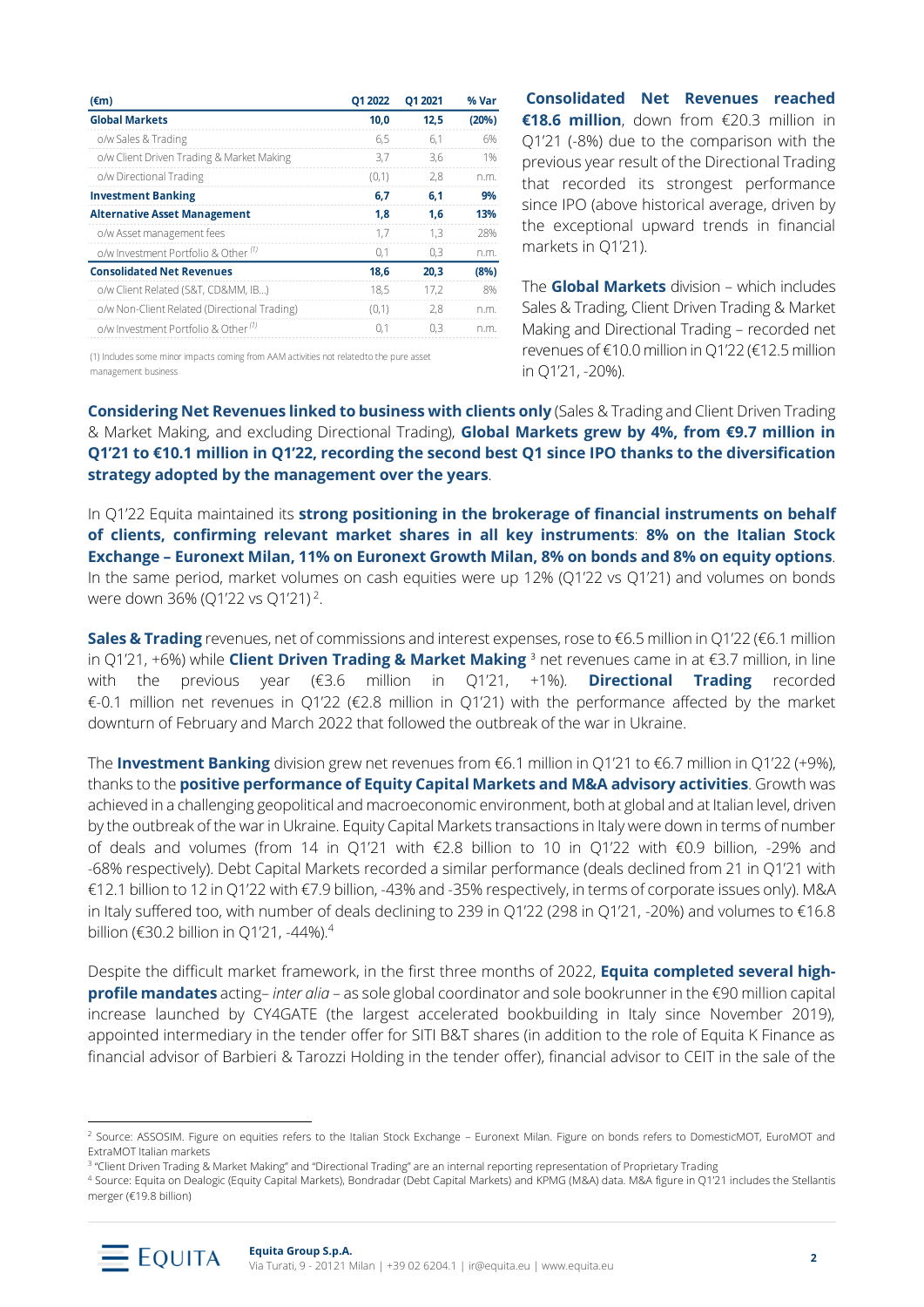company to Circet, financial advisor to BIP in the acquisition of Monticello Consulting in the United States and financial advisor to GF Garden – assisted by Equita K Finance – in the sale of the company to EXEL Industries.

The **Alternative Asset Management** division recorded €1.8 million net revenues in Q1'22 (€1.6 million in Q1'21, +13%) with assets under management reaching €1.1 billion as of 31 March 2022, almost in line with 2021 year-end. **Revenues linked to asset management fees** (Portfolio Management, Private Debt and Private Equity) **were up 28% year on year**, from €1.3 million in Q1'21 to €1.7 million in Q1'22. Growth was mainly driven by the **additional fees coming from the new, second private debt fund** (Equita Private Debt Fund II which completed its first closing in 2020 and closed additional commitments in 2021 and 2022) **and the new PIR alternative private equity fund launched in June 2021** (Equita Smart Capital – ELTIF that as of 31 March 2022 reached €60 million of commitments). The Investment Portfolio<sup>5</sup>, equal to approximately €10 million as of 31 March 2022, contributed to the Alternative Asset Management results with €0.1 million net revenues in Q1'22 (€0.3 million in Q1'21).

The **Research Team** continued to **support all business areas of the Group, assisting institutional investors with research reports and insights** on more than 120 Italian (≈96% of the total Italian market capitalisation) and 40 foreign listed companies. The team has also added several debt instruments to the coverage (building a significant presence in the fixed income domain) expanding it to more than 15 fixed income issuers.

#### **Consolidated Profit & Loss (Reclassified)**

| Profit & Loss (reclassified, €m)                                                                                                                                                                                                                                                                                                                                                                                                                                                                                                                                                                                                                                                                                                                                                                                                                                                                  | Q1 2022 | Q1 2021 | % Var | % Q1 2022 % Q1 2021 |       |
|---------------------------------------------------------------------------------------------------------------------------------------------------------------------------------------------------------------------------------------------------------------------------------------------------------------------------------------------------------------------------------------------------------------------------------------------------------------------------------------------------------------------------------------------------------------------------------------------------------------------------------------------------------------------------------------------------------------------------------------------------------------------------------------------------------------------------------------------------------------------------------------------------|---------|---------|-------|---------------------|-------|
| <b>Consolidated Net Revenues</b>                                                                                                                                                                                                                                                                                                                                                                                                                                                                                                                                                                                                                                                                                                                                                                                                                                                                  | 18,6    | 20,3    | (8%)  | 100%                | 100%  |
| Personnel costs <sup>(1)</sup>                                                                                                                                                                                                                                                                                                                                                                                                                                                                                                                                                                                                                                                                                                                                                                                                                                                                    | (8, 5)  | (9,7)   | (13%) | (46%)               | (47%) |
| Other operating costs <sup>(2)</sup>                                                                                                                                                                                                                                                                                                                                                                                                                                                                                                                                                                                                                                                                                                                                                                                                                                                              | (4, 6)  | (4,4)   | 5%    | (25%)               | (22%) |
| of which Information Technology                                                                                                                                                                                                                                                                                                                                                                                                                                                                                                                                                                                                                                                                                                                                                                                                                                                                   | (1, 5)  | (1,4)   | 7%    | (8%)                | (7%)  |
| of which Trading Fees                                                                                                                                                                                                                                                                                                                                                                                                                                                                                                                                                                                                                                                                                                                                                                                                                                                                             | (0, 9)  | (0, 9)  | 5%    | (5%)                | (4% ) |
| of which Other (marketing, governance) <sup>(2)</sup>                                                                                                                                                                                                                                                                                                                                                                                                                                                                                                                                                                                                                                                                                                                                                                                                                                             | (2,1)   | (2,0)   | 3%    | $(11\%)$            | (10%  |
| <b>Total Costs</b>                                                                                                                                                                                                                                                                                                                                                                                                                                                                                                                                                                                                                                                                                                                                                                                                                                                                                | (13, 0) | (14, 0) | (7%)  | (70%)               | (69%) |
| <b>Consolidated Profit before taxes</b>                                                                                                                                                                                                                                                                                                                                                                                                                                                                                                                                                                                                                                                                                                                                                                                                                                                           | 5,5     | 6,2     | (11%) | 30%                 | 31%   |
| Income taxes                                                                                                                                                                                                                                                                                                                                                                                                                                                                                                                                                                                                                                                                                                                                                                                                                                                                                      | (1, 5)  | (1, 9)  | (17%) | (8%)                | (9% ) |
| <b>Consolidated Net Profit (pre-minorities)</b>                                                                                                                                                                                                                                                                                                                                                                                                                                                                                                                                                                                                                                                                                                                                                                                                                                                   | 4,0     | 4,4     | (9%)  | 21%                 | 21%   |
| Minorities                                                                                                                                                                                                                                                                                                                                                                                                                                                                                                                                                                                                                                                                                                                                                                                                                                                                                        | (0,1)   | 0,1     | n.m.  | $(1\%)$             | 1%    |
| <b>Consolidated Net Profit</b>                                                                                                                                                                                                                                                                                                                                                                                                                                                                                                                                                                                                                                                                                                                                                                                                                                                                    | 3,8     | 4,5     | (14%) | 21%                 | 22%   |
| <b>Personnel costs</b> decreased from €9.7 million in Q1'21 to €8.5 million in Q1'22 (-13%) due to the performance<br>of Net Revenues. The Compensation/Revenues ratio was 46% (47% in Q1'21), and the number of<br>professionals reached 176 as of 31 March 2022 (176 as of 31 December 2021). Other operating costs<br>moved from €4.4 million in Q1'21 to €4.6 million in Q1'22 (+5%). Trading fees increased by 5%, following the<br>performance of Global Markets revenues linked to clients' activities. Information Technology expenses were<br>up 7% year-on-year, mainly driven by investments in upgrades of the technological platform and aimed at<br>improving service to clients. Other costs slightly increased (+3%), from €2.0 million in Q1'21 to €2.1 million in<br>Q1'22, mainly due to the gradual return to in-presence marketing activities with clients such as roadshows |         |         |       |                     |       |
| and conferences. The <b>Cost/Income ratio<sup>6</sup> was 70% in Q1'22</b> , almost in line with the 69% recorded in Q1'21.<br><sup>5</sup> The Investment Portfolio includes the investments made by the Group in the Alternative Asset Management products that have been already launched,<br>such as private debt funds for instance, with the purpose of further aligning Equita's and investors' interests<br><sup>6</sup> Ratio between Total Costs and Consolidated Net Revenues                                                                                                                                                                                                                                                                                                                                                                                                          |         |         |       |                     |       |

<sup>&</sup>lt;sup>5</sup> The Investment Portfolio includes the investments made by the Group in the Alternative Asset Management products that have been already launched, such as private debt funds for instance, with the purpose of further aligning Equita's and investors' interests

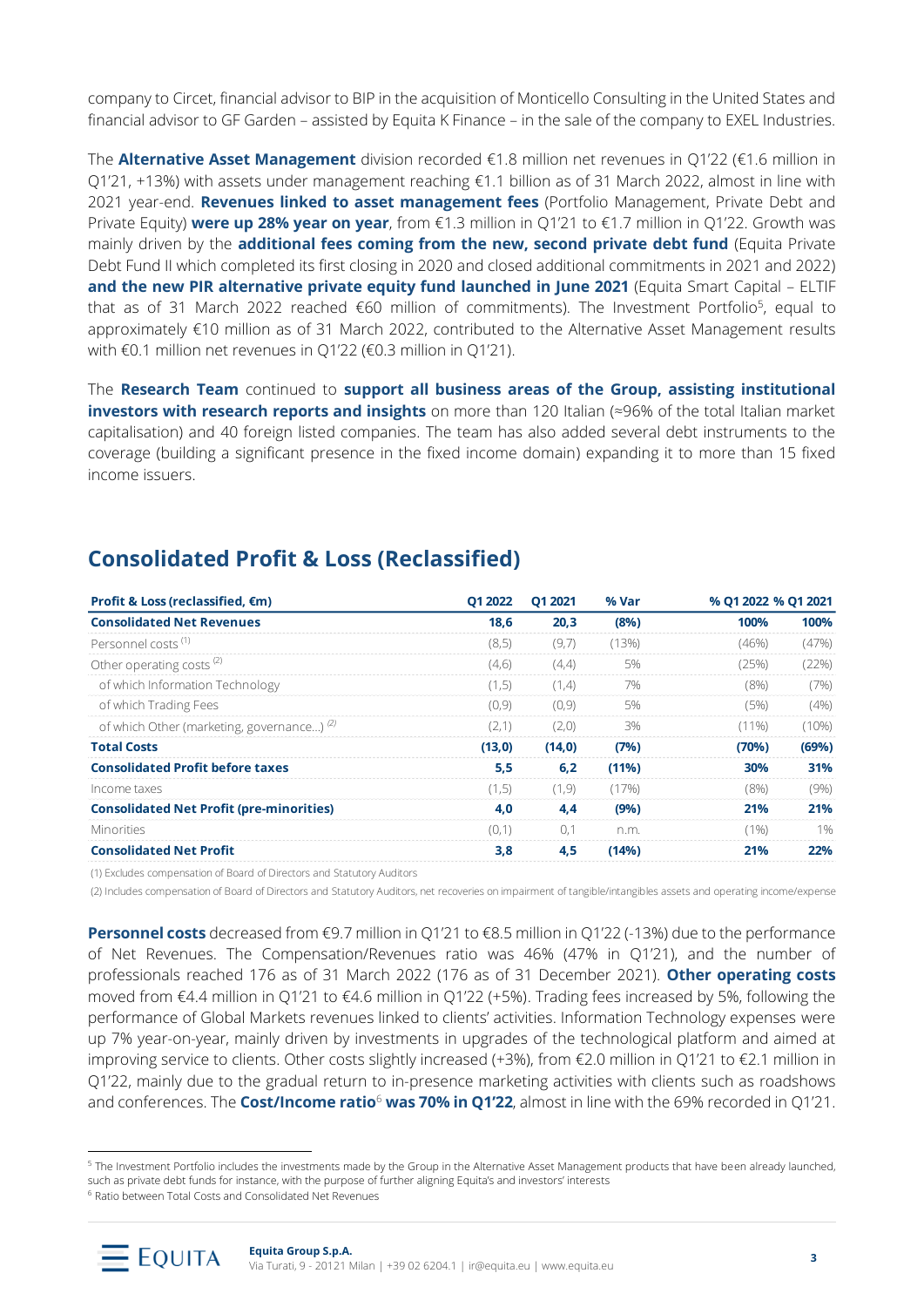**Consolidated Net Profit pre-minorities was €4.0 million in Q1'22** (€4.4 million in Q1'21, -9%) with the post-tax margin reaching 21%, in line with the previous year. **Consolidated Net Profit post-minorities was €3.8 million in Q1'22** (€4.5 million in Q1'21, -14%) with the post-tax margin at 21% (vs 22% in Q1'21). The difference between the 2022 and 2021 results was driven by the comparison effect of the Directional Trading and the improved performance of Equita K Finance in Q1'22 compared to Q1'21, with impacts on minorities.

**On an adjusted basis, considering the results of the activities with clients only** – thus excluding from 2022 and 2021 figures the impacts of Directional Trading and Investment Portfolio – **Consolidated Net Profit post-minorities increased 15%** (€3.8 million in Q1'22 vs €3.3 million in Q1'21) **and represented the best Q1 since IPO.**

**The first quarter 2022 results are in line with the strategic objectives announced on 17 March 2022 with the** *Equita 2024* **business plan, including the shareholders' remuneration targets**: considering a payout of 100% on the annualised Net Profit of Q1'22 and the reserves set aside over the years, the expected dividend is in line with what was announced to the market (*"[…] average dividend of at least €0.30 per share […]"*).

#### **Consolidated Shareholders' Equity**

Consolidated Shareholders' Equity was €103.5 million as of 31 March 2022 and the Average Return on Tangible Equity (ROTE) was 38%. **The capital strength of the Group was confirmed among the highest in the market, with an IFR ratio above 5.8x the minimum requirements**, pursuant to the new EU 2033/19 Regulation (IFR).

#### **Outlook on H1'22**

It is worth noting that as today the performance of the **Directional Trading has returned to be profitable**, partially mitigating the gap between the current year results and the previous year results. After Q1'22, **the Investment Banking team was involved in several transactions and the pipeline of the coming months is interesting**, with all teams involved in several deals. On the Alternative Asset Management side, the **Private Debt team is expected to reach the final close of its second fund Equita Private Debt Fund II by June 2022 with total commitments between €230 and €240 million**, **well above the target size of €200 million previously announced**.

#### **Expressions of interest from a group of families, entrepreneurs and institutions**

During the Board meeting, some shareholders of Equita – who are also managers of the Group – informed the Board of Directors that they have received **expressions of interest from a group of families, entrepreneurs and institutions close to Equita to purchase a minority stake of c.a. 12% in the share capital of the Company from the management**.

Managers also informed the Board of Directors that **this potential transaction is in line with the objectives stated in the** *Equita 2024* **business plan presented early this year to accelerate the growth of the business and improve the independence of Equita that has always distinguished the Group on market. The transaction would also allow the entry of new investors in the share capital while maintaining the role of the management as key shareholder of the Group**.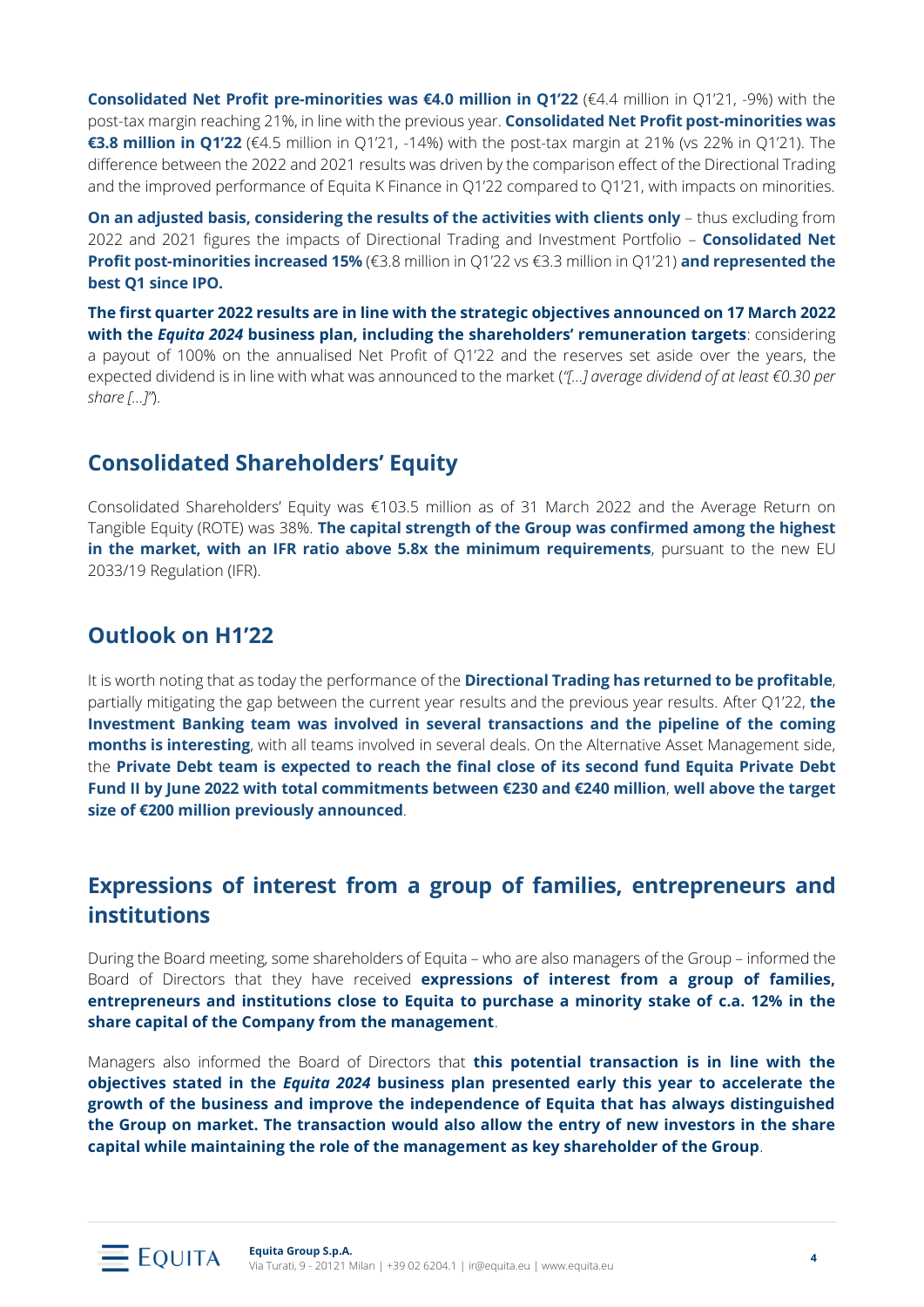*\* \* \**

*According to paragraph 2 of Article 154-bis of the Consolidated Finance Law, the Executive appointed to draft corporate accounts, Stefania Milanesi, stated that the accounting information herein contained tallies with the company's documentary evidence, ledgers and accounts.*

*Additional financial information are not audited.*

*\* \* \**

# $=$  Equita

Equita Group

Investor Relations – Andrea Graziotto [ir@equita.eu](mailto:ir@equita.eu)

Close to Media Adriana Liguori [adriana.liguori@closetomedia.it](mailto:adriana.liguori@closetomedia.it) 

Finelk Cornelia Schnepf [equita@finelk.eu](mailto:equita@finelk.eu)

**Equita**, **the leading Italian independent investment bank**, has been offering its expertise and insight on financial markets to professional investors, corporates and institutions for more than 45 years. The holding Equita Group, **listed on the "STAR" segment of the Italian Stock Exchange**, counts its managers and professionals among shareholders (with approximately 54% of the share capital) and this ensures a strong alignment of interests with investors. With its global markets activities, today Equita is **the leading independent broker in Italy** that offers to its institutional clients brokerage services on equities, fixed income, derivatives and ETFs. Moreover, thanks to the continuous engagement of the **award winning research team** – acknowledged for its top quality research – the trading floor supports investors' decisions with valuable analyses and investment ideas on Italian and European financial markets. Equita also leverages on a **unique investment banking platform** that combines independent strategic advice with unparalleled access to capital markets. The wide offering proposed includes advisory services in M&A, other extraordinary financial transactions, along with equity and fixed income capital raising solutions. Our aim is to best serve all clients, from large industrial groups to small and medium enterprises, from financial institutions to the public sector. Lastly, **Equita Capital SGR** offers to institutional investors and banking groups its asset management competences and its deep understanding of financial markets, especially in mid and small caps. The **strong focus on alternative assets** like private debt and the **asset management strategies based on distinctive areas of expertise of the Group** make Equita Capital SGR the best partner for both investors looking for interesting returns and banking groups that would like to co-develop new products for their retail networks.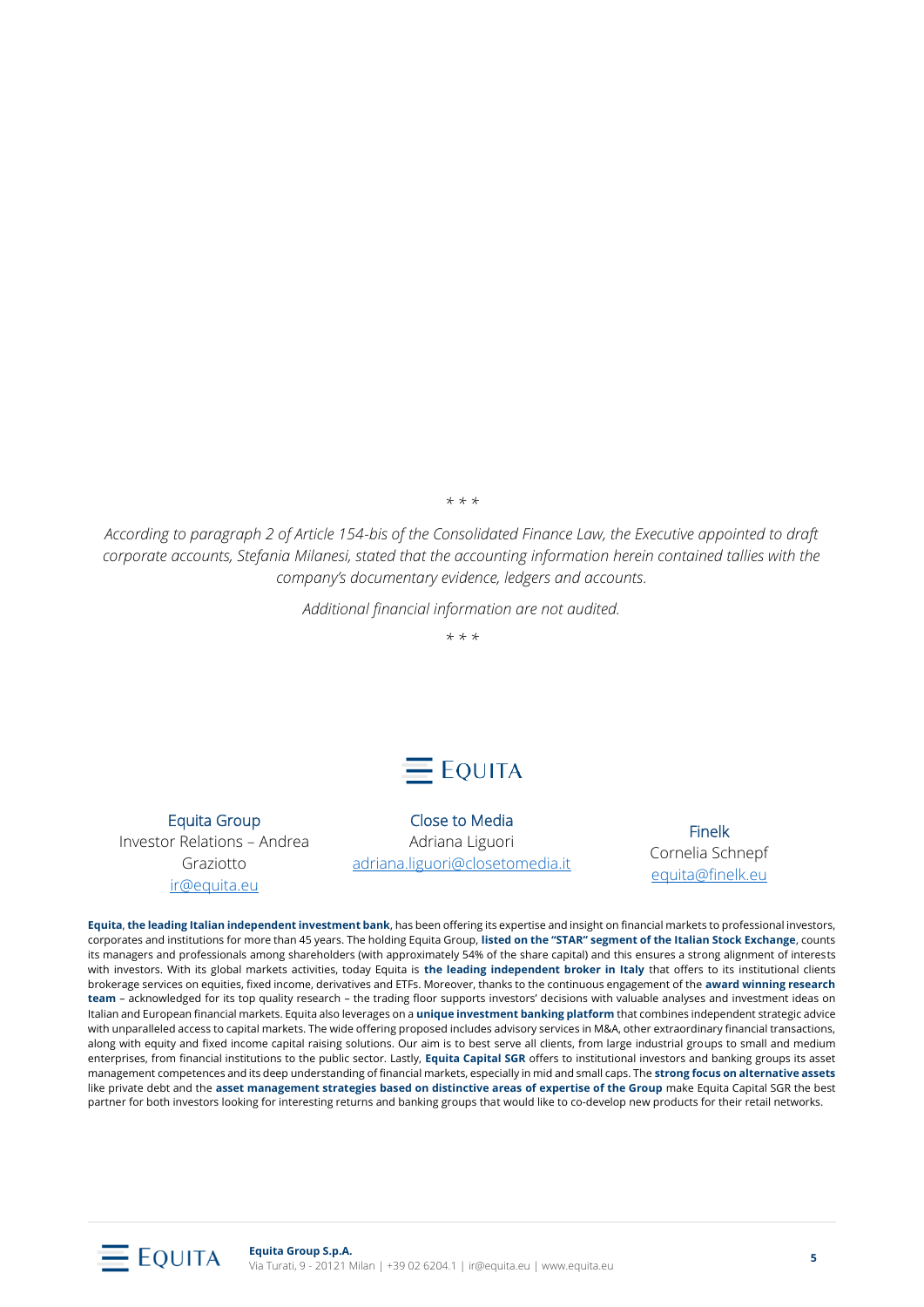### **Consolidate Income Statement – Equita Group**

| <b>Profit &amp; Loss</b>                                       | 31-Mar-22    | 31-Mar-21    |
|----------------------------------------------------------------|--------------|--------------|
| 10 Net trading income                                          | 2.472.135    | 6.142.255    |
| 40 Commission income                                           | 112.551      | 178.876      |
| 50 Commission income                                           | 16.879.802   | 15.220.974   |
| 60 Commission expense                                          | (1.875.292)  | (1.780.345)  |
| 70 Interest and similar income                                 | 464.345      | 216.412      |
| 80 Interest and similar expense                                | (645.740)    | (514.783)    |
| 90 Dividends and similar income                                | 1.128.405    | 724.638      |
| <b>110 Net Income</b>                                          | 18.536.205   | 20.188.027   |
| 120 Net losses/recoveries on impairment                        | 2.838        | 39.969       |
| a) financial assets at amortized cost                          | 2.838        | 39.969       |
| <b>130 Net Result of financial activities</b>                  | 18.539.044   | 20.227.996   |
| 140 Administrative expenses                                    | (12.560.994) | (13.559.588) |
| a) personnel expenses (1)                                      | (8.735.583)  | (10.040.191) |
| b) other administrative expenses                               | (3.825.412)  | (3.519.397)  |
| 150 Net provisions for risks and charges                       |              |              |
| 160 Net (losses) recoveries on impairment of tangible assets   | (326.820)    | (306.736)    |
| 170 Net (losses) recoveries on impairment of intangible assets | (101.271)    | (76.869)     |
| 180 Other operating income and expense                         | (32.031)     | (72.290)     |
| <b>190 Operating costs</b>                                     | (13.021.116) | (14.015.484) |
| 200 Profit (loss) on equity investments (1)                    |              |              |
| 240 Profit (loss) on ordinary operations before tax            | 5.517.927    | 6.212.512    |
| 250 Income tax on ordinary operations                          | (1.547.430)  | (1.860.000)  |
| 260 Net Profit (loss) on ordinary operations after tax         | 3.970.497    | 4.352.512    |
| 280 Net Profit (loss) of the period                            | 3.970.497    | 4.352.512    |
| 290 Net Profit (loss) of the period - Third parties interests  | 131.565      | (111.072)    |
| 300 Net profit (loss) of the period - Group                    | 3.838.932    | 4.463.584    |

(1) The item "Personnel expenses" includes compensation of the Board of Directors and Statutory Board; in the reclassified profit & loss such expenses have been included in "Other operating expenses"